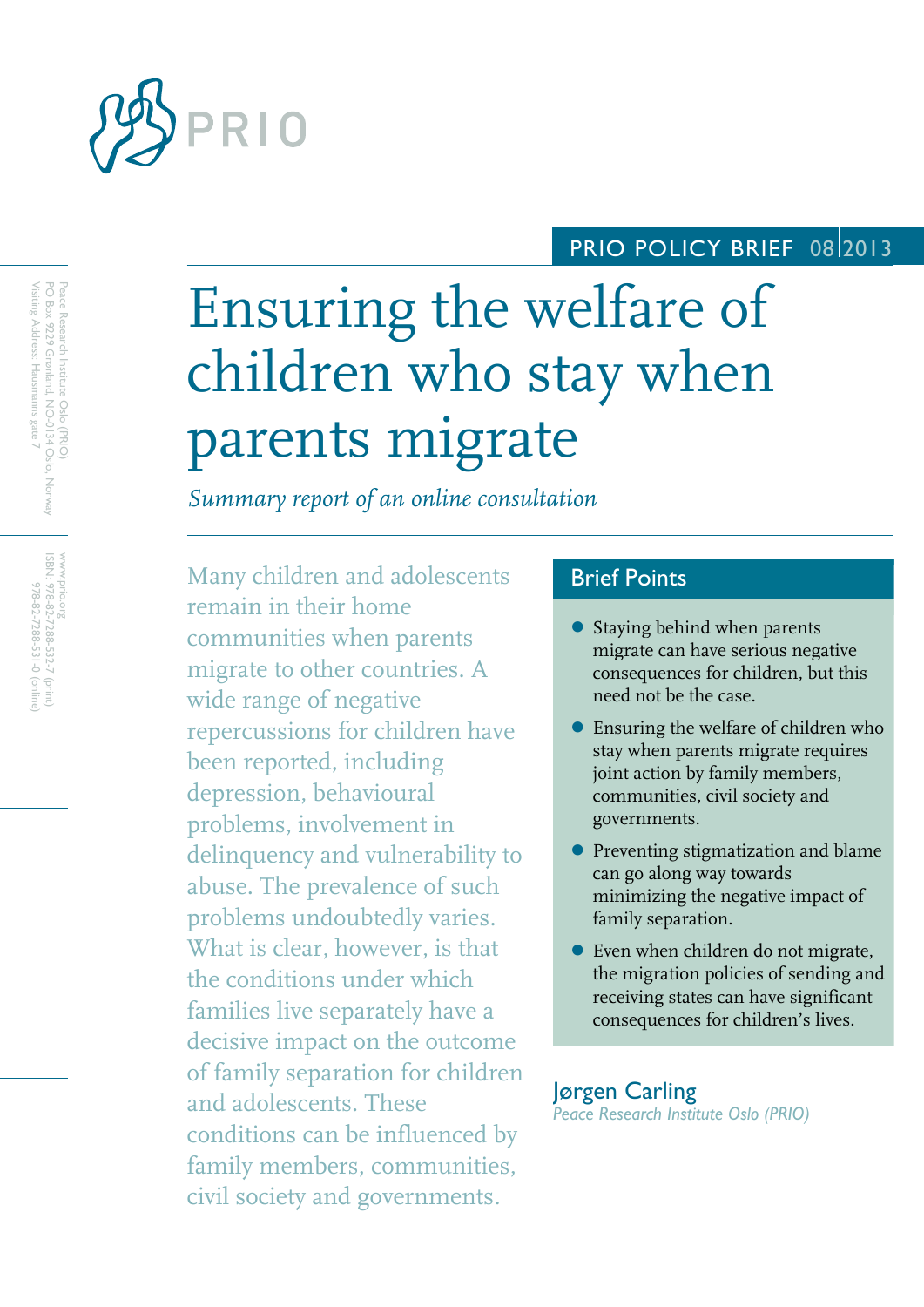

Boys in Bangladesh. More Bangladeshi mothers go abroad for work after bans on female migration were lifted in 2007. (UN Photo by Kibae Park)

This policy brief is the summary report of an open online consultation that took place in September–October 2013 as a side event to the 2013 United Nations High-Level Dialogue on International Migration and Development. The final section of the policy brief provides background information about this consultation.

The posts in the online consultation reflected a range of perspectives, including those of practitioners, academics, and people with personal experiences of migration and family separation.

The nature of the consequences of separation for children and adolescents depends on the individual socio-economic context and family circumstances, as well as on whether it is the father, the mother or both who migrate. Moreover, the age of the child and the duration of the separation are decisive. The observations and recommendations made here need to be adapted to specific cases. Most of the online consultation focused on international migration, but migration-induced family separation is also an important consequence of mobility within countries.

Each heading below is followed by a short background text and key recommendations. Recommended actions are deliberately not targeted to particular constituencies, since there is often a need for joint efforts by governments, local institutions, communities, family members and others.

In some cases, targeted interventions to support children of migrants are needed. However, it is important to remember that other vulnerable children in migrants' communities of and children of divorcees, for instance might experience similar challenges or worse, without the financial benefits originorphans that migration brings. Some of the measures suggested here have broader beneficial impacts for vulnerable children, while others are specific to the context of migration.

#### **Avoiding stigmatization**

Judgmental attitudes and a negative focus on migrant families can make the situation more difficult for children and youth whose parents have migrated. Normalizing separation might go a long way to minimizing the impacts of such separations. Public policies, school cur-

ricula and the media all play important roles in this context.

#### *Recommendations*

- Reduce stigmatization by communicating that family separation is widespread, and that families exist in many forms other than mother, father and children living together.
- Avoid blaming parents for having made the difficult choice to migrate without their children; such blame can be an unnecessary additional burden for parents, children and caregivers.
- Use terms other than 'left behind' to describe children of migrants to avoid representing them as passive victims.

#### **Preventing false promises**

Adults sometimes try to comfort children of migrants by saying that they will soon be reunited with their parents. If children believe that they will shortly be emigrating to join their parents, their motivation for schooling, maintenance of friendships and relationships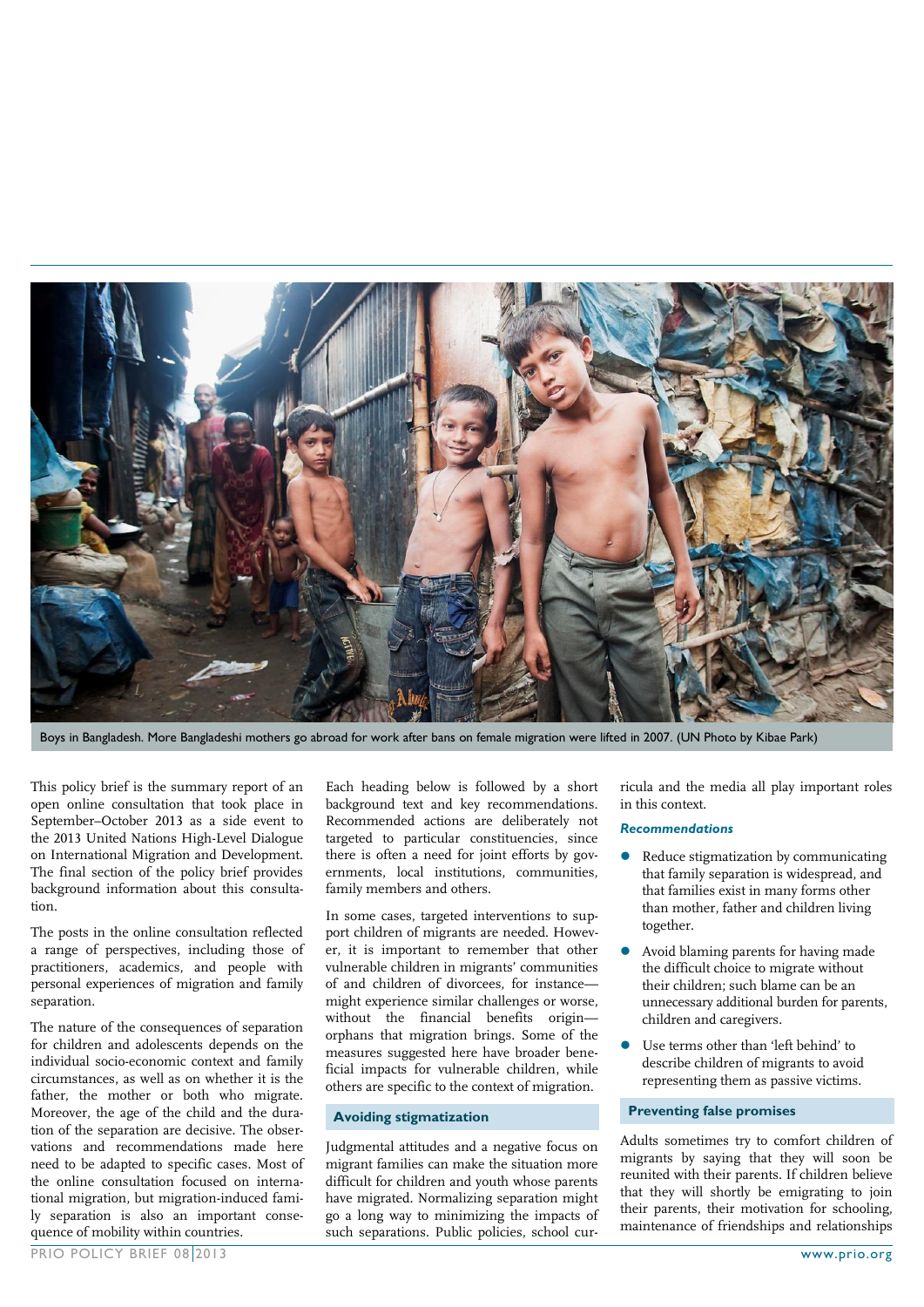

Girls in Vietnam. About 80,000 Vietnamese contract workers go abroad every year, especially to Taiwan, Malaysia, and Korea. (UN Photo by Kibae Park)

with caregivers may decline. A prolonged situation like this could have negative consequences for the lives of the affected children. Moreover, if reunification keeps being delayed, a sense that promises have been broken may strain relationships with parents.

#### *Recommendations*

- Be honest with children about the obstacles to family reunification abroad and the timeframe to which it might be subject.
- Be honest with children about the problems that might prevent parents from returning on holidays.

#### **Providing support and stability**

A stable and supportive environment can minimize the effects of separation on the wellbeing of migrants' children. Living with grandparents is often the best solution for children whose parents have migrated. However, grandparents may be poorly prepared to assist with schooling and to handle the challenges of adolescence. Younger caregivers may be in a better position to provide certain types of support and guidance, but lack the bond to both parents and children that grand-

parents have. Depending on their caretaking arrangements, children could be in need of different types of support.

#### *Recommendations*

- Recognize the importance of other sources of stability when children are separated from their parents; for example, bonds to older siblings could be even more important when parents are away.
- Strengthen social safety nets to ensure school attendance, health care and other basic services for children whose parents have migrated.
- Give children of migrants support with homework and other aspects of schooling that their caregivers may be unable to provide.
- Encourage children's day-to-day efforts at school, regardless of the possibility of future migration to another country.
- Facilitate regular and reliable communication between migrant parents and their children—for instance, through phone calls or Internet services such as Skype.

#### **Maximizing the benefits of migration**

Children of migrants fare better when they see tangible material benefits resulting from their parents' work abroad—for instance, the expansion of the house or access to better schools. Such benefits not only have a direct impact on welfare, but also make it easier for children to understand their parents' decision and not feel abandoned. But while money and its uses often represent the benefits of migration, economic disagreements between adults in children's lives can be a major burden on their welfare.

#### *Recommendations*

- Support parents (remittance-senders) and caregivers (remittance-receivers) in managing remittances for long-term welfare, for instance by facilitating access to credit, savings or insurance, or supporting investment in housing.
- Enable migrant parents to make direct payments for schooling, health insurance and other expenses that secure child welfare. Such possibilities can shield the child from competing expenses in the household of caregivers.